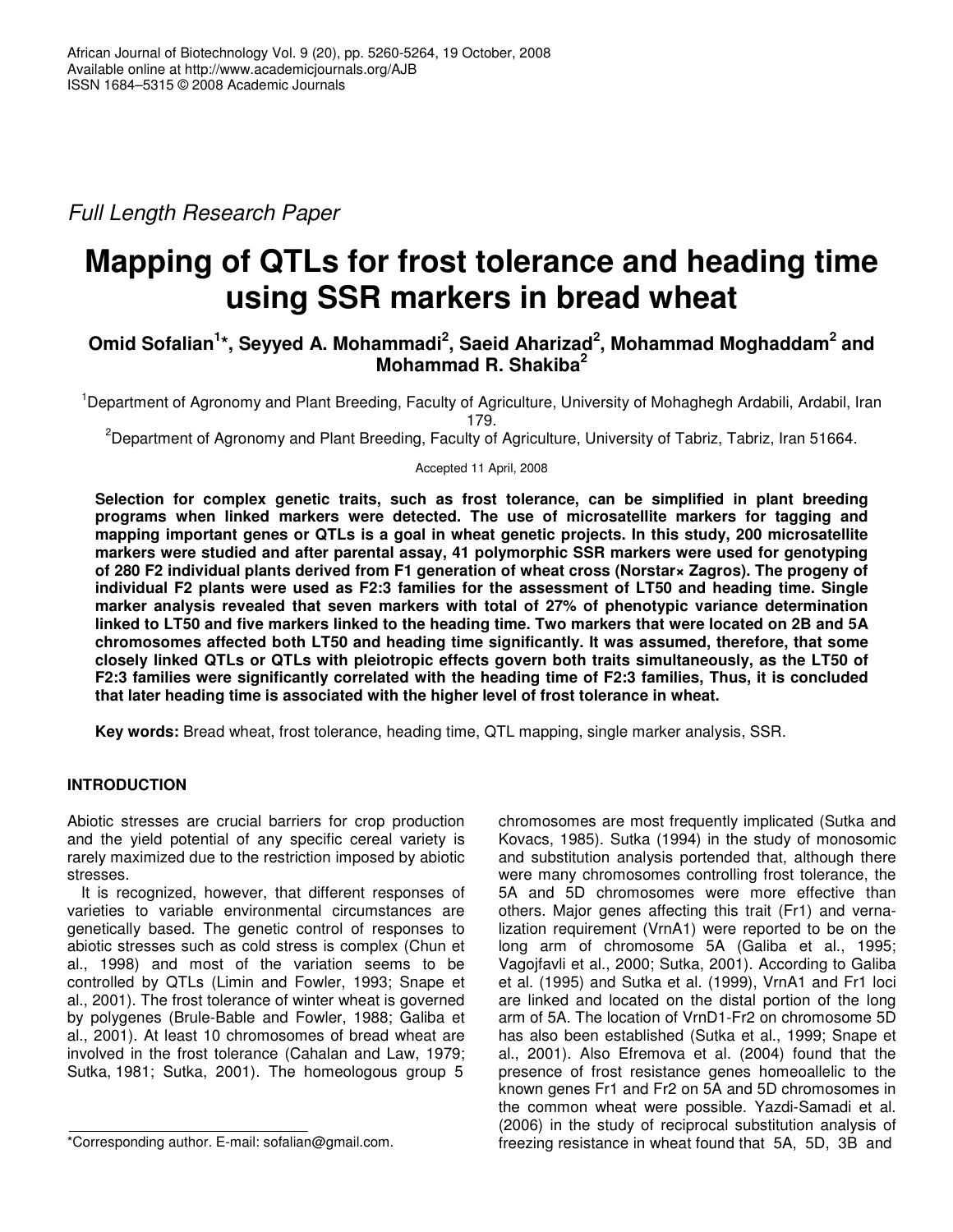4D chromosomes were carrying freezing resistance genes. The group 5 chromosomes are most frequently involved in both vernalization response and frost tolerance (Galiba et al., 1995; Storlie et al., 1998). Netsvetaev and Netsvetaeva (2004) proved the significant association of frost tolerance with homeologous chromosome regions 1 and 6 of the A, B, and D wheat genomes that were encoded gliadin storage proteins.

Heading time in wheat is governed by three major factors such as vernalization requirement, photoperiod sensitivity and narrow-sense earliness. Generally wheat cultivars are divided into two types (winter and spring growth habit) depending on their need for cold temperature to initiate heading (Kato et al., 1999). Shindo et al. (2003) established the importance of several loci on the 2B chromosome governing heading time in wheat. Other loci that had significant effect on heading time were located on chromosomes 2B, 5B, 7A and 5A (Kato et al., 1999; Kato et al., 2002; Shindo et al., 2003). Acording to Worland (1996) and Snape et al. (2001), there is close association between the location of frost tolerance genes and the genes controlled the flowering time. Fowler et al. (2001) were concluded that, low temperature tolerance is dependent on a highly integrated regulatory mechanism and in this respect vernalization requirement, photoperiod sensitivity and earliness controlled and delayed heading time by postponing the transition from the vegetative to the reproductive phase.

During the last decade, development of DNA markers has resulted in the construction of genetic maps for the main cereal species including bread wheat (Borner et al., 2002). Determining the location of genes and QTLs controlling complex characters such as frost tolerance and heading time can be possible by using marker mediated techniques (Snape et al., 2001). Although the low level of polymorphism in wheat for genetic markers, specially RFLP markers, has restricted the genetic mapping (Roder et al., 1998; Stephenson et al., 1998; Kato et al., 1999; Gupta et al, 2002; Somers et al., 2004), recent studies have reported higher polymorphism with microsatellites than any other marker systems (Akkaya et al., 1992; Korzun et al., 1999; Manifesto et al., 2001; Borner et al., 2002; Song et al., 2002). This characteristic of microsatellites has made them a useful marker in the genetics and breeding of bread wheat (Bryan et al., 1997; Korzun et al., 1999).

To be useful for screening of winter hardiness, a test should have a high repeatability. It should be simple, rapid and highly correlated with field survival index. Nowadays, LT50 is regarded as a promising test in this respect (Fowler et al., 1981; Fowler et al., 1999; Mahfoozi et al., 2001). LT50 is defined as the lowest test temperature at which 50% of the plants survive after freezing.

This study was conducted to detect SSR markers linked to frost tolerance and localization of effective QTLs that were involved in controlling frost tolerance and heading time.

## **MATERIALS AND METHODS**

#### **Mapping population**

The mapping population was prepared by crossing selected parents. One of the parents (P1) was the Norstar variety, the most winter hardy cultivar, that is used as a standard winter hardy wheat in many research programs with LT50 =  $-22.25^{\circ}C$  (Limin and Fowler, 1983; Fowler et al., 1999). The second parent (P2) was Zagros, a cultivar with spring growth habit which is one of the most frost sensitive varieties with  $LT50 = -3.5$ °C. Norstar was used as the maternal parent. After crossing, the F2 seeds from 70 F1 plants were obtained and used for making F2 generation. The F2 seeds were vernalized at 2  $\pm$  0.5°C for five weeks and the vernalized seedlings were transplanted to a greenhouse with the temperature of 20°C and 14/10 (D:N) photoperiod. Two hundred eighty F2:3 families were also obtained and used for freezing assay.

### **Freezing test**

Frost tolerance was assessed according to Fowler et al. (1981) and Mahfoozi et al. (2001). A set of 12 test temperatures that ranged from -3 to -25°C with an increment of two degrees was used. For each test temperature, five plants from each F2:3 families were used (60 plants for each family). After imbibation of the seeds (Fowler et al., 1993), germinated seeds were transplanted to a controlled greenhouse under the temperature of 20°C and 14/10 (D: N) photoperiod. When the growing seedlings reached to 3 - 4 leaf stage, or 13 - 15, in Zadoks scale (Zadoks et al., 1974), plants were transferred to growth chamber for cold acclimation. Acclimation was undertaken for 35 days at  $2 \pm 0.5^{\circ}$ C, and 14/10 (D:N) photoperiod. After acclimation period, crowns were prepared according to Fowler et al. (1993) and tested in a programmable freezer. Rate of decrease in temperature was 2°C/h until -17°C and thereafter was 8°C/h until -30°C (Mahfoozi et al., 2001). After freezing, samples were transferred to 4°C incubator and then the thawed crown regions were replanted in the controlled chambers at 20°C and 14/10 (D:N) photoperiod. After three weeks LT50 was recorded for every family. The final LT50 was reported after probit transformation.

#### **Microsatelite analysis**

Nuclear DNA was extracted from wheat young leaves of individual F2 plants according to Saghai-Maroof et al. (1984), with small modifications. After qualifying the DNA with 0.8% agarose gel electrophoresis and spectrophotometer, DNA samples were diluted to 15 ng/ul concentration. Wheat microsatellites were chosen from Roder et al. (1998), Gupta et al. (2002), Song et al. (2002), Somers et al. (2004), McIntosh et al. (2005) and www.grain genes.org.

Two hundred microsatellites were tested for polymorphism between parents using 1 kb ladder number VIII of corn (Fermentas company), and 41 polymorphic SSR were used for genotyping of the F2 population. Polymerase chain reaction (PCR) was performed according to Hoisington et al. (1994). PCR products were then detected with Sequi-Gen GT system from BIO-RAD. Silver staining was undertaken according to CYMMIT laboratory protocols (Hoisington et al., 1994). Mapping of the genes as QTLs was performed using Kosambi mapping function (Kosambi, 1944), with the MAPMANAGER-QTX20 (Chmielewicz and Manly, 2002) software, and for other statistical operations the SPSS 10.05, and Excel softwares were used.

#### **Field experiment**

The F2:3 families were planted in field (2006) in a randomized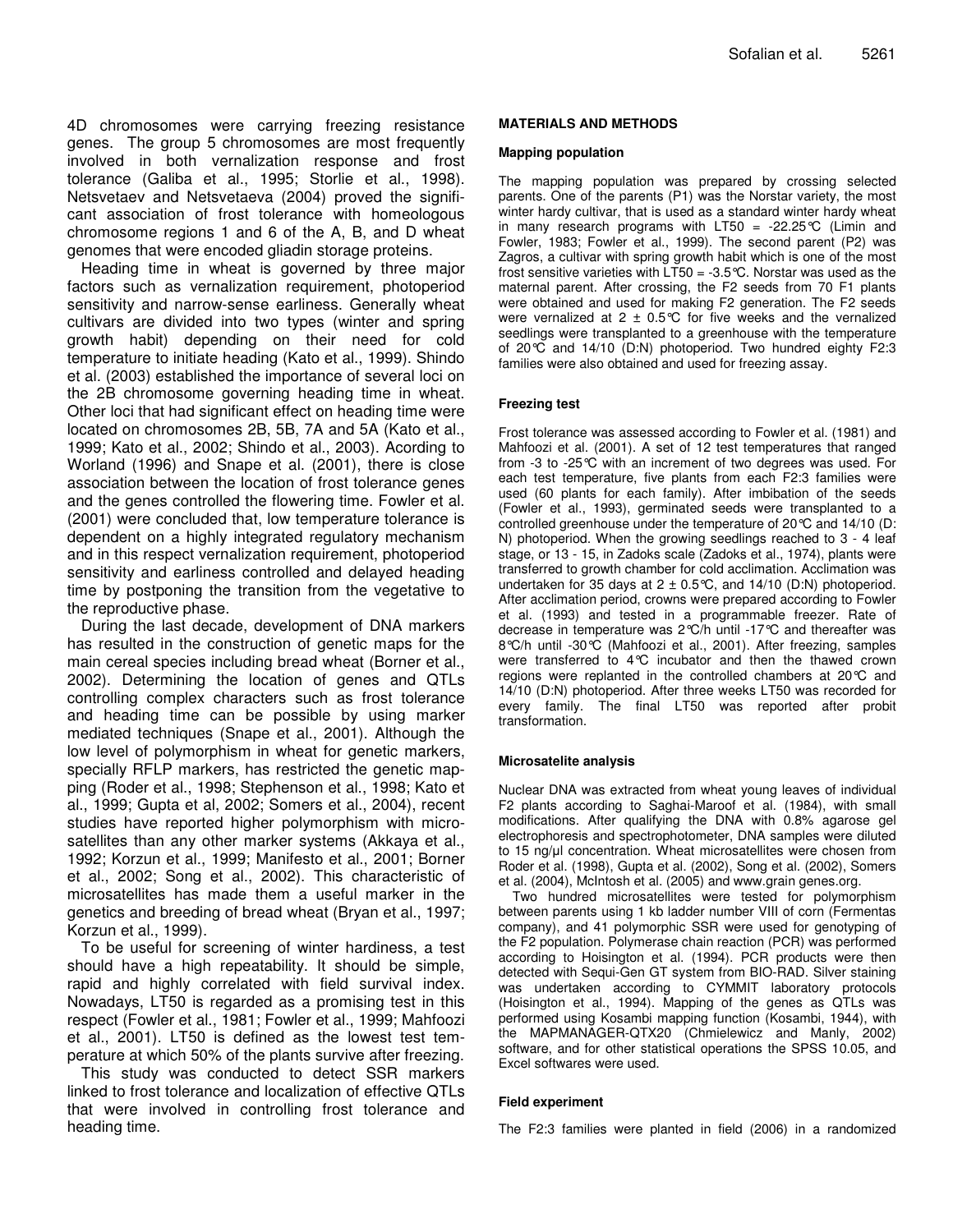| <b>Character</b> | <b>Marker</b> | Likelihood<br>Ratio | % Variance<br>accounted | P value | <b>Additive</b><br>effect | <b>Dominance</b><br>effect |
|------------------|---------------|---------------------|-------------------------|---------|---------------------------|----------------------------|
| <b>LT50</b>      | Xgwm174       | 8.8                 | 3                       | 0.01    | 0.02                      | 0.04                       |
|                  | Xgwm292       | 7.9                 | 3                       | 0.01    | $-0.01$                   | 0.01                       |
|                  | Xgwm148       | 9                   | 4                       | 0.01    | 0.03                      | 0.2                        |
|                  | Xgwm357       | 12.1                | 5                       | 0.002   | 0.05                      | $-0.1$                     |
|                  | Xgwm666       | 6.5                 | 2                       | 0.03    | 0.04                      | 0.02                       |
|                  | Xgwm499       | 7.4                 | 6                       | 0.02    | 0.03                      | 0.1                        |
|                  | Xcfa2190      | 7.3                 | 3                       | 0.02    | 0.07                      | 0.01                       |

**Table 1.** QTL analyses of SSR markers for LT50 in the Norstar×Zagros wheat cross.

**Table 2.** QTL analyses for the Heading time in the Norstar×Zagros wheat cross.

| <b>Character</b> | <b>Marker</b> | Likelihood<br>Ratio | % Variance<br>accounted | P value | <b>Additive</b><br>effect | <b>Dominance</b><br>effect |
|------------------|---------------|---------------------|-------------------------|---------|---------------------------|----------------------------|
| Heading time     | Xgwm148       | 8.3                 | 13                      | 0.015   | 1.11                      | 3.3                        |
|                  | Xgwm617       | 8.5                 | 18                      | 0.014   | $-1.68$                   | 3.8                        |
|                  | Xgwm149       | 11.4                | 13                      | 0.003   | 1.23                      | 3.1                        |
|                  | Xbarc180      | 13.2                | 14                      | 0.0013  | $-0.72$                   | 3.7                        |
|                  | Xawm666       | 8.2                 | 9                       | 0.02    | 0.82                      | 2.8                        |

complete block design (RCBD) with two replications and thereafter, the days to heading was measured. This experiment was performed to reveal any probable correlation between this trait and LT50 and to discover possible common QTLs governing both traits.

# **RESULTS**

# **Heading time and LT50**

The mean of time from transplanting the vernalized seedling to time of heading for Zagros and Norstar were 64 and 84 days respectively. For the F2:3 families it was 66.27  $\pm$  0.38. The mean LT50 of the two parents of the mapping population were  $-3.5 \pm 0.43$  for Zagros, and  $22.25 \pm 0.53$  for Norstar, respectively. The mean of LT50 was  $-8.03 \pm 0.284$  for F2:3 families. The range of LT50 for this generation was -1.5 to -24.2.

# **Single marker analysis**

Forty-one SSR markers were found to be polymorphic between parents and thus were used for marker analysis. These markers were located on 12 wheat chromosomes. Single marker analysis (SMA) with marker regression approach (Kearsey and Hyne, 1994; Hyne and Kearsey, 1995) showed that Xgwm174 and Xgwm292 on 5D, Xgwm148 on 2B, Xgwm357 on 1A, Xgwm666 on 5A-7A, Xcfa 2190 on 5A and Xgwm499 on 5B were linked to LT50 (Table 1).

Additionally, QTL analysis for the heading time in F2:3 generation showed that Xgwm148 on 2B, Xgwm149 on 4B, Xgwm666 on 5A-7A and two marker loci including Xgwm617 and Xbarc180 on 5A were linked to heading time (Table 2).

# **DISCUSSION**

There was a significant correlation between frost tolerance (LT50) and heading time in F2:3  $(r = -0.56**)$ families. Thus families with later heading time were also more frost tolerant. Apparently, some closely linked QTLs or QTLs with pleiotropic effects govern these characters. According to our results two markers were significant in both traits (Tables 1 and 2). Brule-Bable and Fowler (1988) stated the possibility of genetic linkage between cold hardiness and late maturity (winter growth habit). According to Limin and Fowler (2002) increasing the life cycle increase the vegetative phase, all of which extend the time that low-temperature tolerance (LT) genes are more expressed. The differences of days to heading mostly resulted from the differences in the transition time to enter the reproductive phase during vernalization saturation.

Analysis of QTLs for LT50 showed that two QTL from 5D, two QTL from 5A, one QTL from 2B, one QTL from 5B and one major QTL from 1A chromosome were linked to LT50. Except the QTL linked to Xgwm292 marker locus, the others had positive additive effect. This shows that the frost resistance increases alleles inherited from frost resistant parent of norstar which possess positive dominance effect, indicating that the resistance alleles are dominantly inherited (Table 1). However, based on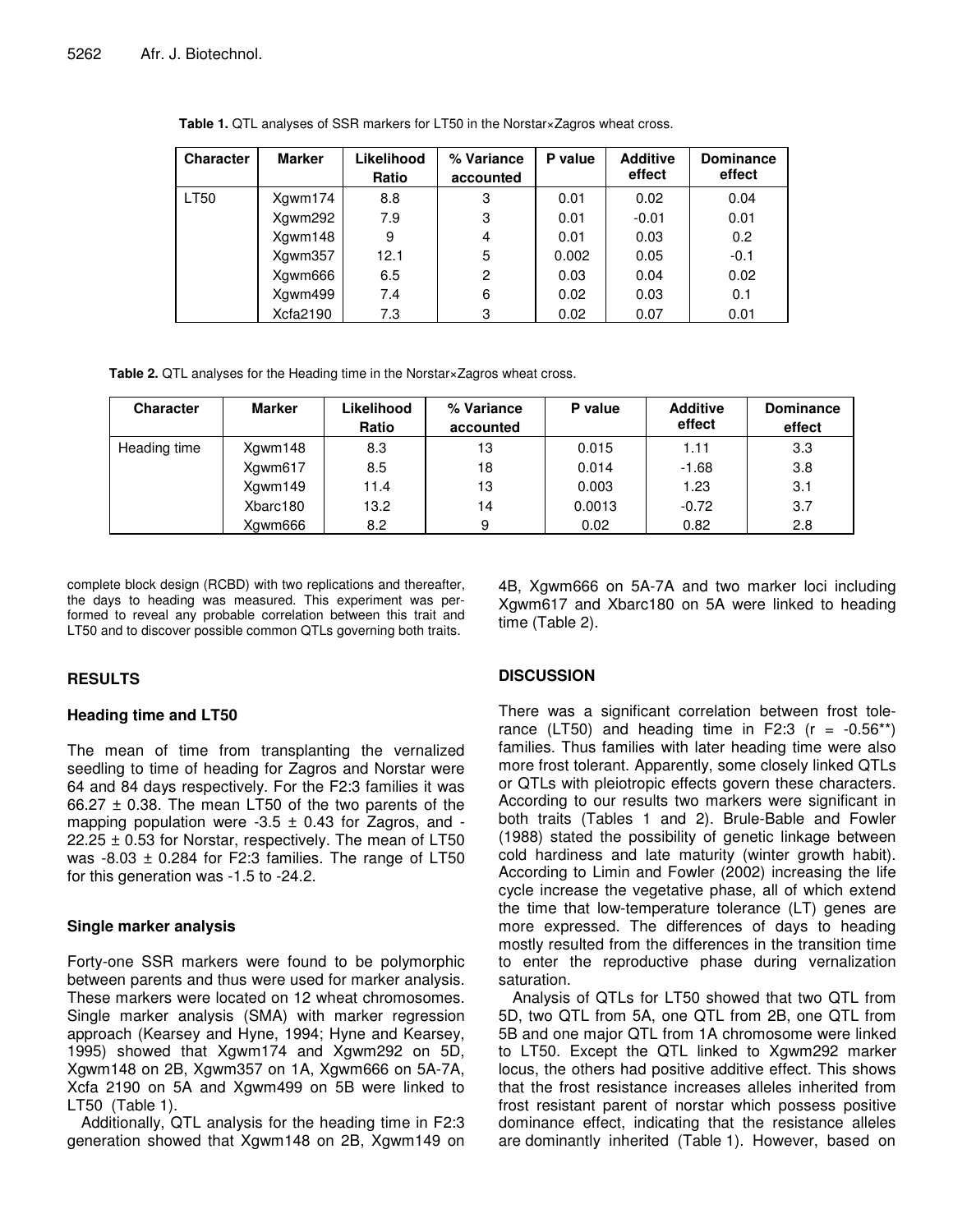our results (Table 1), we recommend the use of the most effective QTLs with the least p value in the marker assisted selection programs concerning LT50.

Sutka (1981, 2001) reported the importance of 2B, 5A, 5B and 5D chromosomes on the frost tolerant using chromosome substitution line. Sutka and Kovacs (1985), Sarma et al. (1998), Storlie et al. (1998), Sutka et al. (1999), and Galiba et al. (2001), confirmed the key role of 5A chromosome in controlling frost tolerance. Snape et al. (2001) outlined the role of 5A and 5D chromosomes on the flowering time and frost tolerance. Leonova et al. (2003) and Toth et al. (2003) reported some QTLs on 5B chromosome that were located near Vrn-B1 and had important role on frost tolerance and flowering time. Baga et al. (2006) based on 594 SSR markers and 380 AFLP markers in two doubled haploid mapping populations using single marker analysis (SMA) and simple interval mapping (SIM) analysis, revealed that there is a major QTL on 5A chromosome, a minor QTL on 1D chromosome and the major QTL of both populations located near Vrn-A1 locus. Chun et al. (1998) based on genetic studies of antifreeze proteins and their correlation with winter survival in wheat showed that plants with chromosome substitutions of 1A, 5A, 5B and 5D exhibited much higher antifreeze activity than the other substitution lines and therefore were more frost tolerant. The correlation of lower LT50 values and increased proline content in the advance generations derived from F2 in common wheat was documented by Dorffling et al. (1997) and they concluded that both of the increased frost tolerance and proline content were heritable traits. According to Galiba et al. (1992), although the genes controlling osmoregulation and proline content were primarily located on chromosomes 5A and 5D, the contribution of other chromosomes such as 1A and 2D cannot be ignored.

QTL analysis for the heading time in F2:3 indicated one major QTL on 2B, one QTL on 4B, one QTL on 5A/7A and two QTL on 5A chromosomes for this trait. According to our results, QTLs inherited from both parents are important in increase of the heading time. All the detected QTLs were dominantly inherited. The heading time of winter wheat, winter survival and delayed development in autumn are important breeding aims for winter wheat production and for adaptability in a particular environment. In order to facilitate traditional breeding efforts, use of informative SSR markers is recommended. Worland et al. (1996) also stated the possible effect of 5A chromosome on earliness. Kato et al. (1999), Snape et al. (2001) and Borner et al. (2002) reported the role of 2B chromosome on time of flowering of wheat. Kato et al. (2002) established the effect of 5A chromosome on ear emergence time. Shindo et al. (2003) detected some QTLs on 2A, 2B, 5B, 6D, 7A and 7D chromosomes in relation with heading time.

Single marker analysis approach was preferred by some researchers for QTL mapping. This method has the advantage of simplicity and certain situation supplies equivalent or more powerful result than a comparable two or more marker tests (Coffman et al., 2003).

## **Conclusions**

Some of the primers in this study were associated with both heading time and frost tolerance, which is the indication of the pleiotropic effect or linkage of the respective QTLs. These QTLs may contribute to the regulatory system that control the activation period of frost tolerance genes and play an important role on developmental regulation (Limin and Fowler, 2002). Therefore, with a genotype with late heading, the activity of frost tolerance genes are longer and the level of expression of these structural genes are greater. However, in order to obtain more detailed results it is suggested to use further SSR primers in the future studies for saturating the chromosome intervals.

## **ACKNOWLEDGEMENTS**

We especially thank M. S. Roder and colleagues (IPK) in Gatersleben Research Centre, for creating Xgwm wheat SSR primers, Q. J. Song, P. B. Cregan and their coworkers in Beltsville Agriculture Research Centre for establishing XBARC wheat SSR primers. The authors also appreciate the Centre of Cereal Research of the Seed and Plant Improvement Institute of IRAN for delivering Norstar seed and A. Kahnamoei and E. Shakuoie for their special help in the laboratory.

## **REFERENCES**

- Akkaya MS, Bhagwat AA, Cregan PB (1992). Length polymorphisms of simple sequence repeat DNA in soybean. Genetics 132: 1131-1139.
- Baga M, Chodaparambil SV, Limin AE, Pecar M, Fowler DB, Chibbar RN (2006). Identification of quantitative trait loci for low temperature tolerance in cold-hardy winter wheat. Plant and Animal Genome XIV Conference, San Diego, Ca, p. 353.
- Borner A, Schumann E, Furste A, Coster H, Leithold B, Roder MS, Weber WE (2002). Mapping of quantitative trait loci determining agronomic important characters in hexaploid wheat (*Triticum aestivum* L) . Theor. Appl. Genet. 105: 921-936.
- Brule-Babel AL, Fowler DB (1988). Genetic control of cold hardiness and vernalization requirement in winter wheat. Crop Sci 28: 879-884.
- Bryan GJ, Collins AJ, Stephenson P, Orrey A, Smith JB, Gale MD (1997). Isolation and characterization of microsatellites from hexaploid bread wheat. Theor. Appl. Genet. 94: 557-563.
- Cahalan G, Law CN (1979). The genetic control of cold resistance and vernalization requirement in wheat. Heredity 42: 125-132.
- Chmielewicz KM, Manly KF (2002). Software for genetic mapping for mendelian markers and quantitative trait loci. Roswell Park Cancer Institute.
- Chun JU, Yu XM, Griffith M (1998). Genetic studies of antifreeze proteins and their correlation with winter survival in wheat. Euphytica 102: 219-226.
- Coffman CJ, Doerge RW, Wayne ML, McIntyre LM (2003). Intersection test for single marker QTL analysis can be more powerful than two marker QTL analysis. BMC Genetics 4: 1-10.
- Dorffling K, Dorffling H, Lesselich G, Luck E, Zimmermann C, Meltz G, Jurgens HU (1997). Heritable improvement of the frost tolerance in